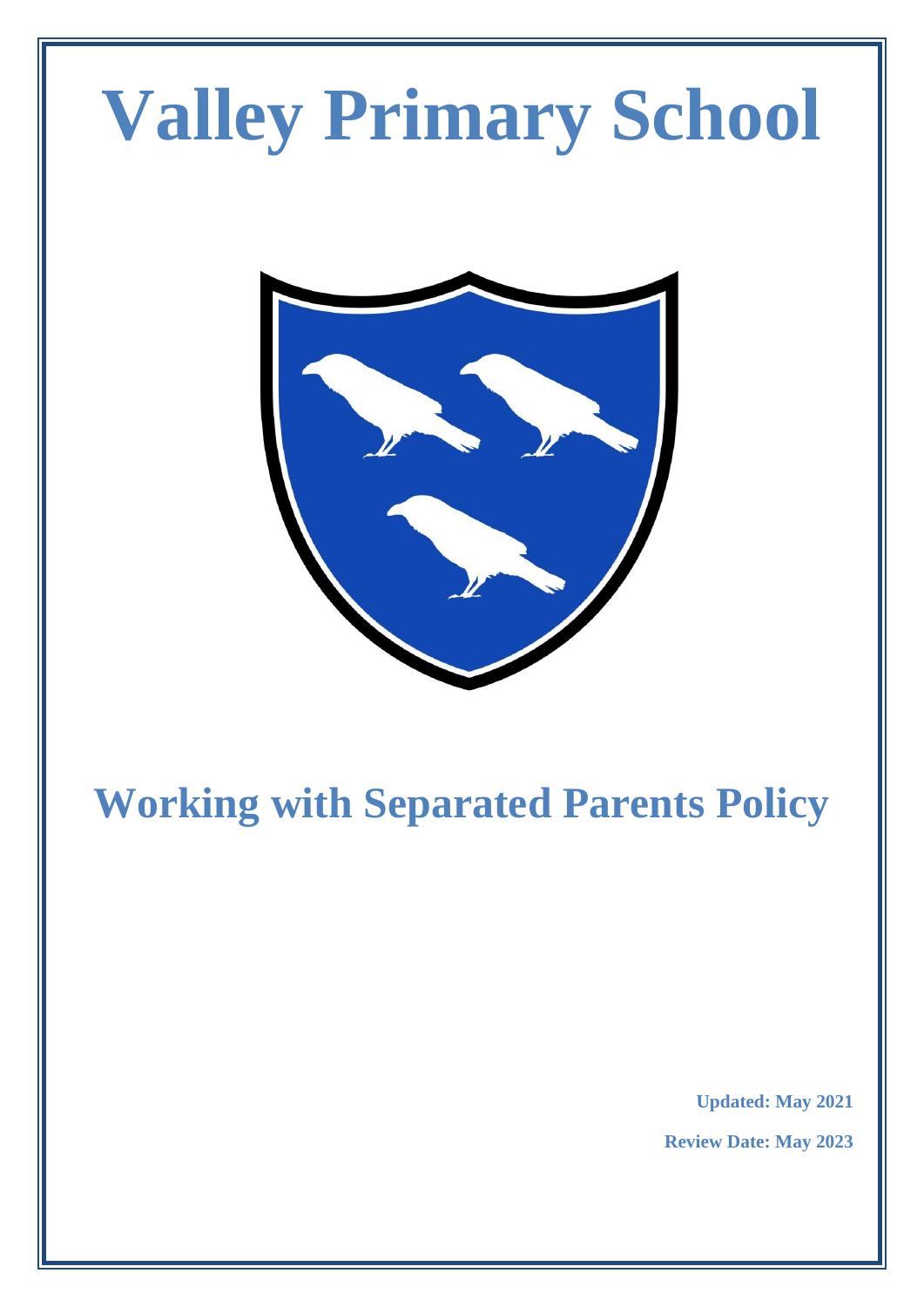## **WORKING WITH SEPARATED PARENTS POLICY**

### **Contents**

|    | 1. Aims                               | 2 |
|----|---------------------------------------|---|
|    | 2. Legislation                        | 2 |
|    | 3. Definitions                        | 3 |
|    | 4. School's Role and Responsibilities | 5 |
|    | 5. Leave of Absence Requests          | 6 |
|    | 6. Responsibilities of Parents        | 6 |
|    | 7. Parental Conflict                  | 7 |
|    | 8. Release of Children                | 8 |
| 9. | Links with Other Policies             | 8 |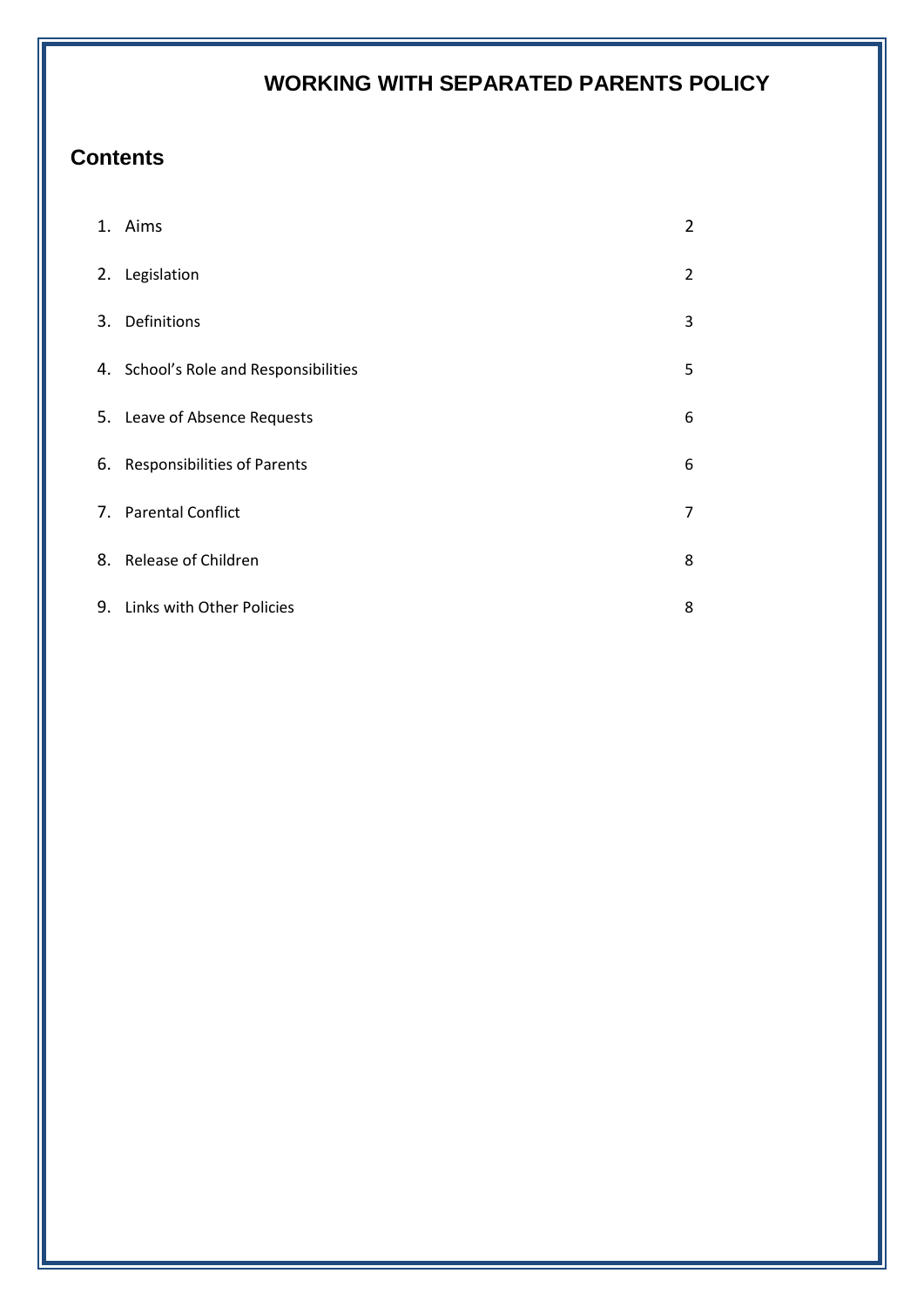#### **1.Aims**

The policy aims to show how staff at Valley Primary School will continue to work with families, in the best interests of children, after parents separate. Schools have a legal duty to work in partnership with families and to involve all those with parental responsibility in their child's education.

Research and experience have shown that separated parents can work well together in the best interests of their children and can together play a role in their children's education. However, some parents become estranged, and do not work together or in the best interests of their children, especially during the initial stages of their separation. This is very often traumatic for any children concerned where personal family problems can have an impact on the child and on the schools the children attend.

This policy summarises the legal framework in respect of separated parents. This policy is an attempt to minimise any impact, clarify to all parties what is expected from separated parents and what can be expected from Valley Primary School.

Schools must treat all parents equally, unless a court order limits an individual's exercise of parental responsibility. (DfE guidance) This obligation on schools continues even when family circumstances change, for example, relationships between parents break down. It is generally in the best interest of children if parents and schools can work together. Everyone who has parental responsibility has a right to receive information about the child. This is the case whether they live with the child or not. There is no requirement to inform one parent about communications with the other parent.

#### **2.Legislation**

This policy takes into account the following legislation:  $\square$  Children and Families Act 2014

- Child Arrangement Order (Sc8 Children act 1989)
- Human Fertilisation and Embryology Act 2008
- Private Fostering Arrangements (Children Act 1989, Private Fostering Regulations 2011)
- Special Guardianship Order (Regulations 2005 & 2016)

#### **3.Definitions**

**The definition of a parent for school purposes** is much wider than for any other situation. The Education Act 1996 defines a parent as:

- *All natural parents, including those that are not married;*
- *Any person who has parental responsibility but is not a natural parent e.g. a legally appointed guardian or the Local Authority named in a Care Order;*
- *Any person who has care of a child or young person i.e. a person with whom the child resides and who looks after the child irrespective of the relationship*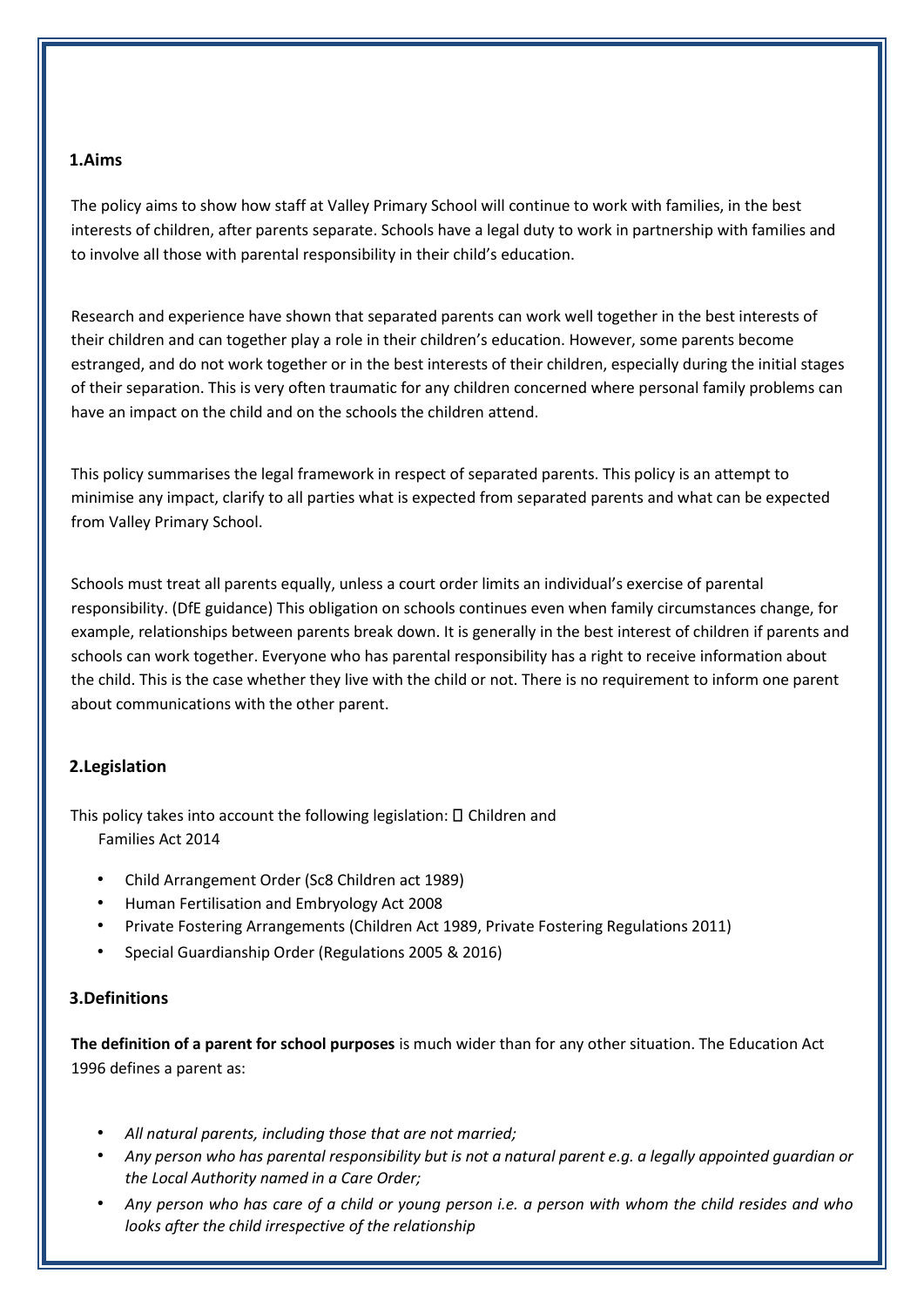**Who has "Parental Responsibility"?** (The Children Act 1989, amended by the Children and Families Act 2014)

*Having parental responsibility means assuming all the rights, duties, powers, responsibilities and authority that a parent of a child has by law. Parental responsibility can be removed in some circumstances.* 

People other than a child's natural parents can acquire parental responsibility through:

- In the case of step-parents, in agreement with the child's mother (and other parent if that person also has parental responsibility for the child) or as a result of a court order
- Being granted a Child Arrangements Order;
- Being appointed a Guardian;
- Being granted a Residence Order;
- Being named in an Emergency Protection Order (although parental responsibility in a such a case is limited to taking reasonable steps to safeguard or promote the child's welfare);
- Being granted a Special Guardianship Order;  $\Box$  Adopting a child.
- A parent by virtue of the human Fertilisation and Embryology Act 2008

If the parents of a child were not married to each other when the child was born, the mother automatically has parental responsibility; however, the father only has parental responsibility from 1st December 2003 and by jointly registering the birth of the child with the mother. He can, however, subsequently acquire parental responsibility by various legal means**.** 

#### **What does having "care" of a child mean"?**

Having care of a child or young person means that a person who the child lives with and who looks after the child, irrespective of what their relationship is with the child, is considered to be a parent in education law. This could be shown by: Interaction with the school – attending meetings, making phone calls, being on the School's record as being involved (in whatever capacity) etc. Residence with the child where, for all intents and purposes, the person is part of the family, a man or woman married to a parent of a child.

#### **For example:**

- Are they listed on school records?
- Does the school have contact details for them?
- Do they meet with teachers/attend parents' evenings?
- Have they been involved with the measures designed to improve attendance?
- Do they contact the school on behalf of the child when s/he is ill?
- Do they live with the child?
- How long has the school known of them being connected with the child?
- Does the adult bring/collect the child to/from school?
- Is the adult married to the parent of the child?

It would not be appropriate to assume that someone having a "casual" relationship with the parent of a child necessarily has 'care of the child' unless we have cause to believe the person has some involvement with the child's life – living with the child could be a determining factor as could the other examples outlined above.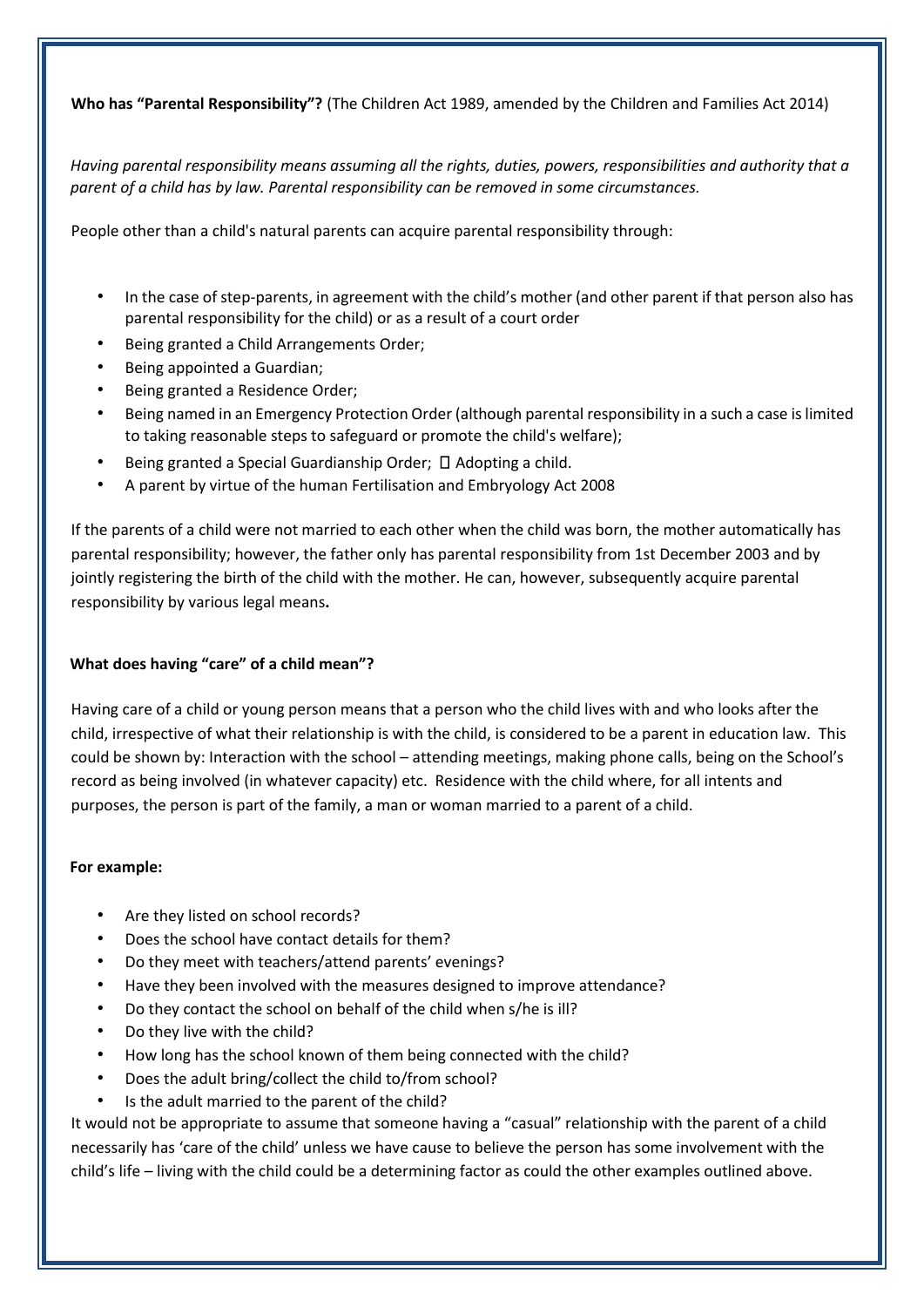It is therefore those adults who are having significant input to a child's life who can be classified as "parent", having "parental responsibility" or who have "care of a child".

Parents as defined above are entitled to share in the decisions that are made about their child and to be treated equally by schools. We aim to collaborate with parents in the best interests of their child/ren in particular, these entitlements include: -

- Appeals against admission decisions
- Ofsted & school based questionnaires
- Participation in any exclusion procedure
- Attendance at parent meetings/school events
- Having access to school records, receiving copies of school reports, newsletters, invitations to school events, school photographs relating to their child and information about school trips.

The information provided to the school when the child was enrolled detailing whether parents have parental responsibility for the child will be presumed to be correct unless a court order or original birth certificate proving otherwise is provided to the school. Similarly, the information provided on the address(es) where the child resides will be presumed to be correct unless a court order proving otherwise is provided to the school.

If a child or young person and is under 16 and is living with someone other than a close family relative e.g. grandparent, then this may be a private fostering arrangement and the local authority will need to be notified.

In any event and if at any time it appears that there is not anyone with parental responsibility who is caring for a child or if it is unclear, we will involve the Local Authority to help clarify and resolve.

#### **4.Roles and Responsibilities**

#### **Governors**

The Governing Body recognise that while the parents of some pupils may be divorced or estranged, both have a right to be informed of and involved in their child's educational process.

#### **The school**

At Valley Primary School we wish to promote the best interests of the child, working in partnership with both parents, unless directed by a court order. In the event that the school is not informed of such action, neither parent will have rights superior to the other except as detailed below.

Newsletters and general school updates can be sent to all parents. These updates will contain all the main events within school, including; productions, sports days, parent's evenings, class trips, etc. Occasionally letters are sent to individual classes. We would expect parents to communicate these messages to each other as and when appropriate. All parents are recommended to regularly use the schools' website which contains back dated newsletters and has a range of information and links regarding school business.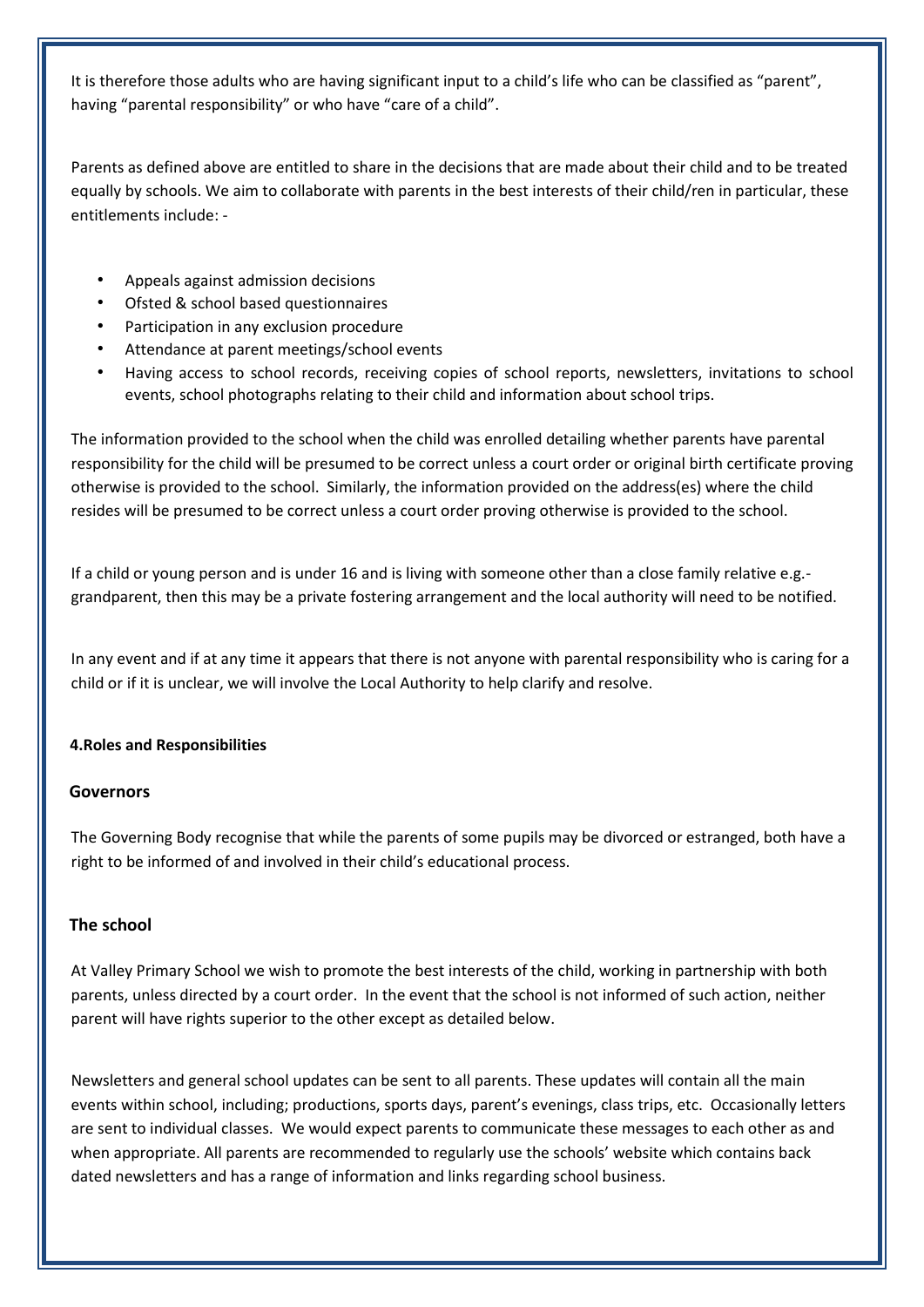We will hold one parents evening appointment per child, where both parents are welcome. We would expect parents to communicate with each other regarding these arrangements. Wherever possible it is preferable for both parents to attend the same meeting at the same time, however, we do recognise that there may be circumstances where this may not be possible and alternative arrangements may need to be made

We expect that parents should liaise and communicate directly with each other in matters such as the ordering of school photographs; tickets for performances and other instances.

A parent as defined in this policy has the right to receive progress reports and review pupil records of their children. If the parents are separated or divorced, progress reports will be sent to the parent at the address in the school's records specifying where the child resides with the expectation that he/she will share the report with the other parent.

If the child is subject to a joint Child Arrangements Order and the school's records formally capture that the child resides at two addresses, then progress reports will be sent to both addresses.

The school will send copies of the progress reports to a parent with whom the child does not reside only if that parent submits a written request.

When there is a dispute concerning issues other than those relating to the child's educational programme, if both parents have parental responsibility but:

- There is a court order prescribing who should have residence (or regulating decisions about the child), and
- Only limited contact for the other parent

then the school will normally respect the wishes of the parent with whom the child resides. The law allocates more responsibility to the residential parent for the day to day running of a child's life and so unless the dispute is major that parent will have slightly more say.

#### **5.Leave of Absence Requests**

When parents are separated, and both retain parental responsibility for the child(ren), any leave of absence request forms signed by one parent must be accompanied by a letter of consent from the other parent. If there is no letter of consent from the other parent, then the school will contact that parent to ensure they are aware of the request.

#### **6.Parents**

It is the responsibility of the parents to inform the schools when there is a change in family circumstances. Valley Primary School needs to be kept up to date with contact details, arrangements for collecting children and emergencies.

We encourage parents to tell us at an early stage if there is a change in family circumstances. Whenever possible, staff will be informed of such changes so that suitable support can be offered. We will, however,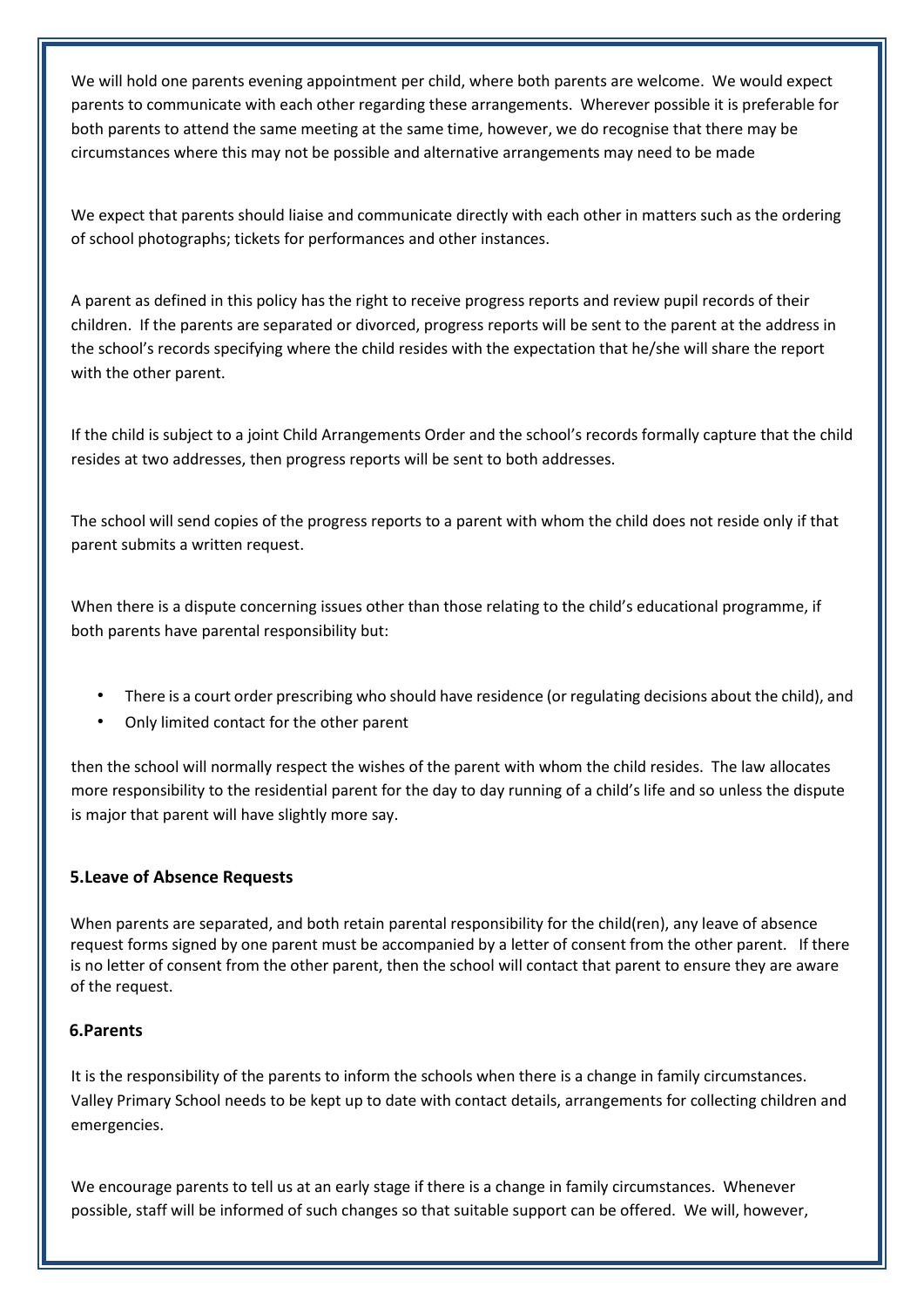recognise the sensitivity of some situations and maintain the level of confidentiality requested by parents as far as possible

#### **7.Parental Conflict.**

For children whose parents are separating, school can often be the only normality. It is important that disputes and conflict between parents do not enter into school life. The school is here to educate children and to provide a safe environment for them in which to learn. The school cannot be drawn into parental disputes.

We are very willing, and wish to be as helpful as possible when families are facing difficult circumstances however; it is therefore the school policy to remain neutral in order to best protect the interests of the child.

In the event that the parents are unable to agree with one another on decisions regarding their child's educational programme, including but not limited to placement, participation in extracurricular activities, and consent to assessment and services, the school will arrange a meeting with both parents (either together or separately) to attempt to resolve the situation. If it cannot be resolved the school may consider referral relevant support services including a referral to Bromley Children's Social Care if it is believed the child's emotional wellbeing is being compromised. In the event of such a dispute, the parents may be asked to take the matter back to court. The school's role is not to adjudicate between parental disagreements. Where necessary the school will make a decision in the best interests of the child. The school will not become involved in parental conflict issues.

Issues of estrangement are a civil/private law matter and Valley Primary School cannot be involved in providing mediation, helping an estranged parent to communicate with their child or children, or using the school premises for purposes of contact.

The child's legal name on the register will remain the same unless there is a court order or a deed poll (signed by all with parental responsibility). Where there is a dispute over changing a child's name all those with parental responsibility must agree and complete a deed poll or the school can be provided with the court order.

It is vitally important that both parents remain involved in their children's learning and to this end, we will maintain our open door policy with both parents. The class teacher will be available to discuss any issues by phone or meeting.

#### **8.In the matter of the release of a child or children:**

It is the responsibility of the parents to inform school when there is a change in the families' circumstances. We need to be kept up to date with contact details, arrangements for collecting children and emergencies.

We will follow the standard agreed procedure in the release of a child or children.

In the case of separated parents our School will release a child or children to a parent in accordance with any specific arrangements notified to the school.